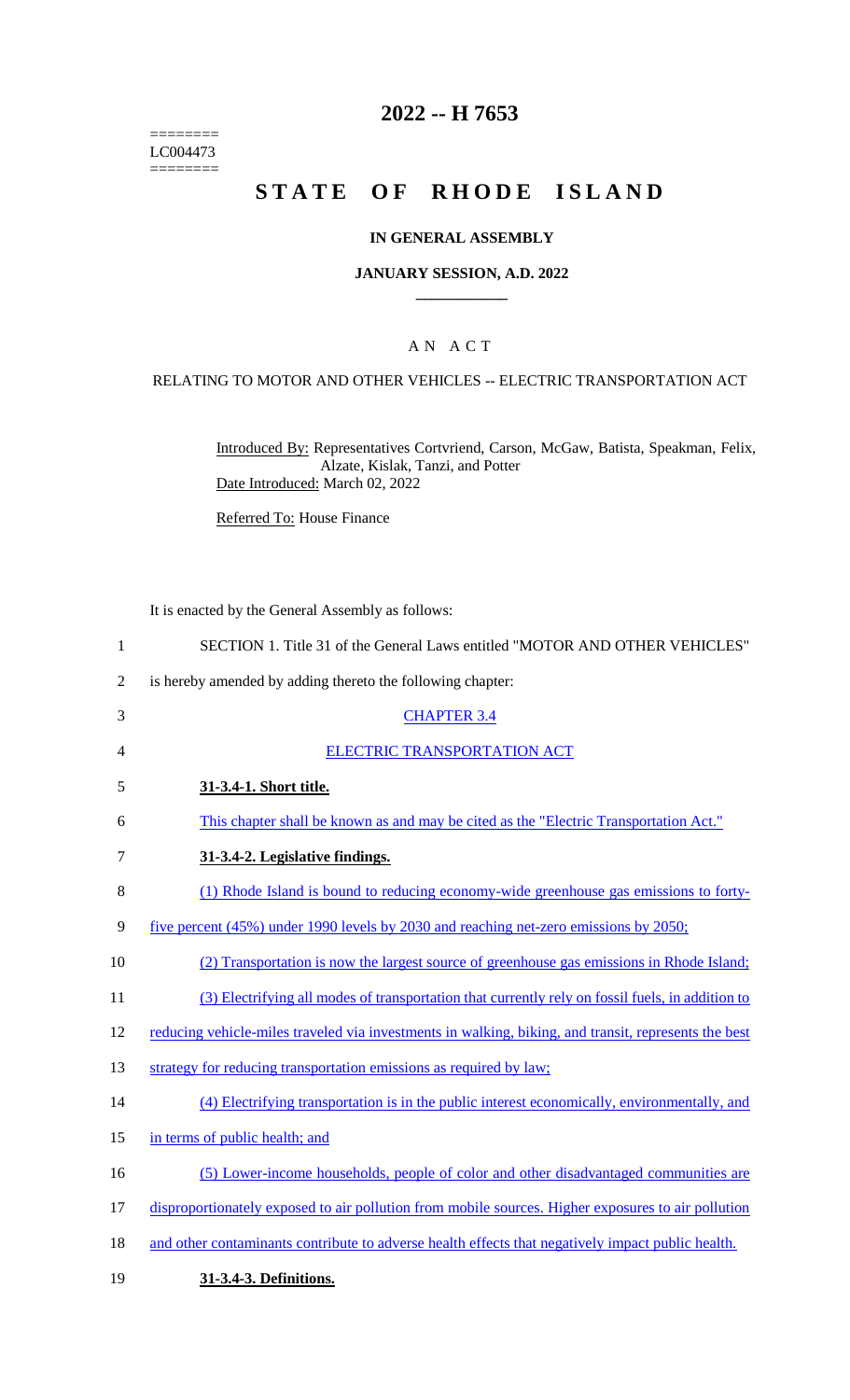1 As used in this chapter" (1) "2030 mandate" refers to the economy-wide enforceable target for greenhouse gas emissions reduction of forty-five percent (45%) below 1990 levels by 2030, as listed in chapter 6.2 of title 42. (2) "2030 target" refers to the target that: (i) One hundred percent (100%) of all public fleet vehicle procurements and vehicles in fleets that serve a public purpose of model year 2030 or later be electric vehicles, with one hundred percent (100%) of passenger and light duty vehicle acquisitions being electric by 2027; (ii) One hundred percent (100%) of school buses be electric vehicles by 2030; (iii) Thirty percent (30%) of all new medium- and heavy-duty vehicle sales in the state be 11 electric vehicles (as per the Multi-State Zero Emission Medium- and Heavy-Duty Vehicle Initiative Memorandum of Understanding signed by Governor Gina Raimondo on July 10, 2020); (iv) One hundred percent (100%) of all privately and commercially owned passenger and 14 light-duty vehicles of model year 2030 or later registered in Rhode Island be electric vehicles. (3) "Department" means to the state department of environmental management. 16 (4) "Electric vehicles" or "EVs" means vehicles that use energy stored in rechargeable battery packs and which have an electric range of at least twenty-five (25) miles. (5) "Electric vehicle supply equipment" or "EVSE" means a device or system designed and 19 used to specifically transfer electrical energy to a plug-in electric vehicle either as a charge transferred via a physical or wireless connection, by loading a fully charged battery or by other means. (6) "Emergency services vehicle" means any publicly-owned vehicle operated by a police officer in performance of their duties, any authorized emergency vehicle used for fighting fires or 24 responding to emergency fire calls, any publicly owned authorized emergency vehicle used by an emergency medical technician or paramedic, or used for towing or servicing other vehicles, or 26 repairing damaged lighting or electrical equipment, any motor vehicle of mosquito abatement, vector control, or pest abatement agencies and used for those purposes, or any ambulance used by 28 a private entity under contract with a public agency. (7) "Medium- and heavy-duty vehicles" or "MHDVs" means on-road motor vehicles with 30 a scale weight of over ten thousand pounds (10,000 lbs.). (8) "Motor vehicle fleet serving a public purpose" means a motor vehicle fleet of which a 32 portion is leased, rented, or contracted by the State of Rhode Island or a municipality or any political subdivision thereof from a person or entity other than the State of Rhode Island or a municipality 34 to provide a public service or for its own use, including school buses and paratransit vehicles.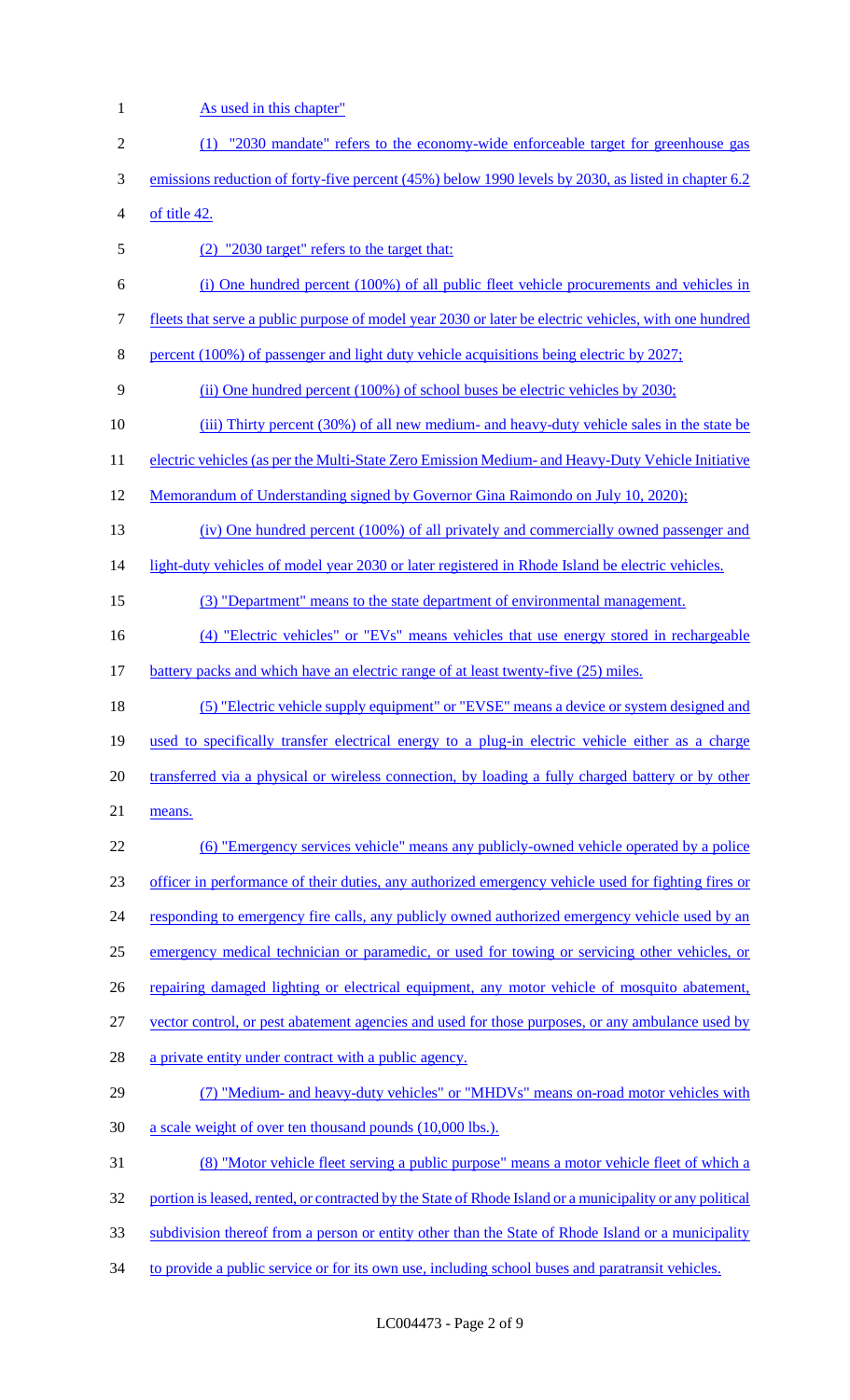1 (9) "Passenger and light duty vehicles" means on-road motor vehicles with a scale weight 2 of up to nine thousand nine hundred ninety-nine pounds (9,999 lbs) and three (3) or more wheels. 3 Emergency services vehicles are not "passenger and light duty vehicles" for the purposes of this 4 act. 5 (10) "Public fleet vehicles" means vehicles in a motor vehicle fleet owned by the State of 6 Rhode Island, a transportation authority, a school district, a public university, a quasi-public 7 agency, or a municipality or in the shared ownership of multiple municipalities, or any political 8 subdivision thereof. Public fleet vehicles include vehicles under the same ownership of the State of 9 Rhode Island or a municipality, even if a portion of the motor vehicle fleet is under the management 10 or control of separate secretariats, departments, agencies, or offices. 11 (11) "Transition period" means the period beginning January 1, 2023, and ending 12 December 31, 2040. 13 **31-3.4-4. Advanced fuel economy standards.**  14 (a) The department shall adopt motor vehicle emissions standards based on California's 15 duly promulgated motor vehicle emissions standards, unless, after a public hearing, the department 16 establishes, based on substantial evidence, emissions standards and a compliance program similar 17 to the state of California's will not achieve, in the aggregate, greater motor vehicle pollution 18 reductions than the federal standards and compliance program for any such model year. The 19 department shall publicly issue detailed written findings before and after holding a public hearing 20 pursuant to this section and said hearing shall be subject to the provisions for public meetings 21 contained in chapter 46 of title 42 ("open meetings"). A decision not to adopt said standards shall 22 apply as long as the federal standards and the standards of the state of California do not change. 23 (b) The department shall promulgate regulations to ensure maximum motor vehicle 24 pollution reductions pursuant to the provisions of this section within one calendar year of the 25 adoption of the advanced emission standards of the state of California. 26 (c) The provisions of this section are intended as minimum requirements of the state's 27 motor vehicle emissions program and shall not limit the department's authority to adopt and 28 implement the stricter air quality regulations allowed under any other federal and state law. 29 **31-3.4-5. Established goals of electric vehicle purchases.**  30 (a) It shall be a goal of the state that one hundred percent (100%) of new passenger cars 31 and trucks model year 2030 or later offered for sale or lease, or sold or leased for registration in the 32 state shall be zero emissions by 2030. 33 (b) On or before January 1, 2025, the department shall develop and propose regulations, 34 consistent with relevant federal law, to achieve the 2030 target. Regulations adopted pursuant to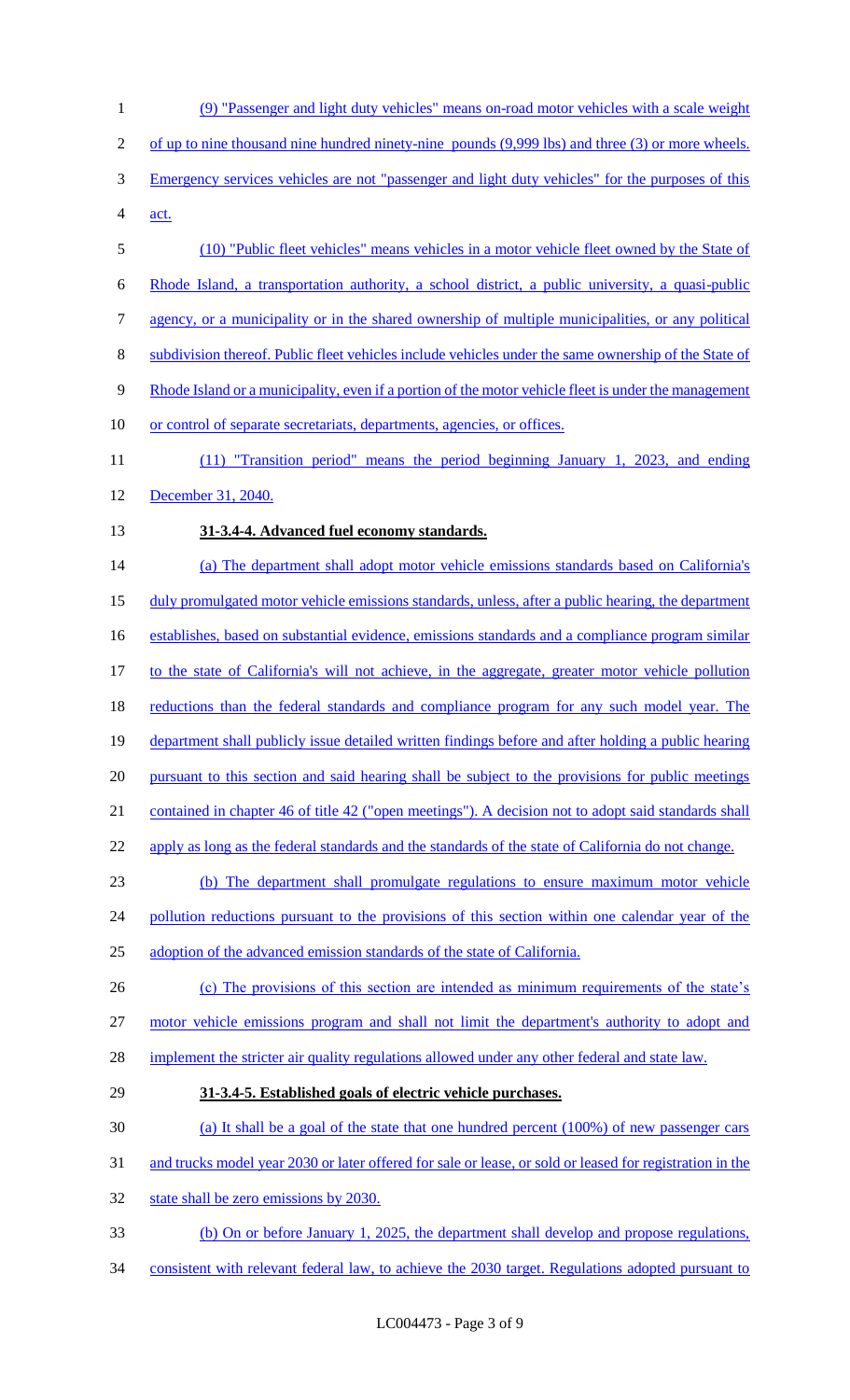| $\mathbf{1}$             | this law shall not include emissions regulations that differ from California emissions regulations     |
|--------------------------|--------------------------------------------------------------------------------------------------------|
| $\sqrt{2}$               | for the same vehicles or regulations that are otherwise preempted by federal law.                      |
| 3                        | (c) To advance the transition to electric vehicles, the state must immediately:                        |
| $\overline{\mathcal{A}}$ | (1) Direct the electric utilities to offer rate discounts for off-peak charging relative to on-        |
| 5                        | peak charging that incorporate values for avoided energy and capacity costs, avoided transmission      |
| 6                        | costs, avoided distribution costs, improved grid reliability, capacity benefits in the form demand     |
| 7                        | induced price reduction effects (DRIPE), avoided greenhouse gas emissions, and public health           |
| $8\,$                    | benefits. Such discounts should be approved by the public utilities commission no later than June      |
| 9                        | 30, 2023.                                                                                              |
| 10                       | (2) Set interim sales targets to ramp up EV sales annually to reach one hundred percent                |
| 11                       | $(100\%)$ by 2030;                                                                                     |
| 12                       | (3) Establish incentives for the purchase of electric vehicles to replace the sale of new gas-         |
| 13                       | powered cars;                                                                                          |
| 14                       | (4) Establish incentives for the purchase of electric bikes to replace the sale of new gas-            |
| 15                       | powered cars;                                                                                          |
| 16                       | (5) Establish public fleet electrification requirements;                                               |
| 17                       | (6) Establish a goal to reduce VMT in 2030 by at least four percent (4%) compared to 2019              |
| 18                       | through investments in public transit and active mobility.                                             |
| 19                       | (d) In furtherance of achieving the 2030 target, the department shall:                                 |
| 20                       | (1) Design the policies in a manner that maximizes equity and the total benefits to the state          |
| 21                       | and to those workers who participate in the EV transition, and provides for the just transition of     |
| 22                       | workers (if any) negatively impacted by achievement of the 2030 target and minimizes costs and         |
| 23                       | risks;                                                                                                 |
| 24                       | (2) Minimize the administrative burden of implementing and complying with these                        |
| 25                       | policies;                                                                                              |
| 26                       | (3) Rely upon the best available economic and scientific information and its assessment of             |
| 27                       | existing and projected technological capabilities when adopting the policies required by this          |
| 28                       | section;                                                                                               |
| 29                       | (4) Coordinate achievement of the 2030 target across state and federal programs and                    |
| 30                       | regulations;                                                                                           |
| 31                       | (5) Consult with the office of energy resources, the department of transportation, investor-           |
| 32                       | owned utilities, and quasi-municipal utilities in the development of the regulations insofar as they   |
| 33                       | affect electricity providers in order to minimize duplicative or inconsistent regulatory requirements; |
| 34                       | <u>and</u>                                                                                             |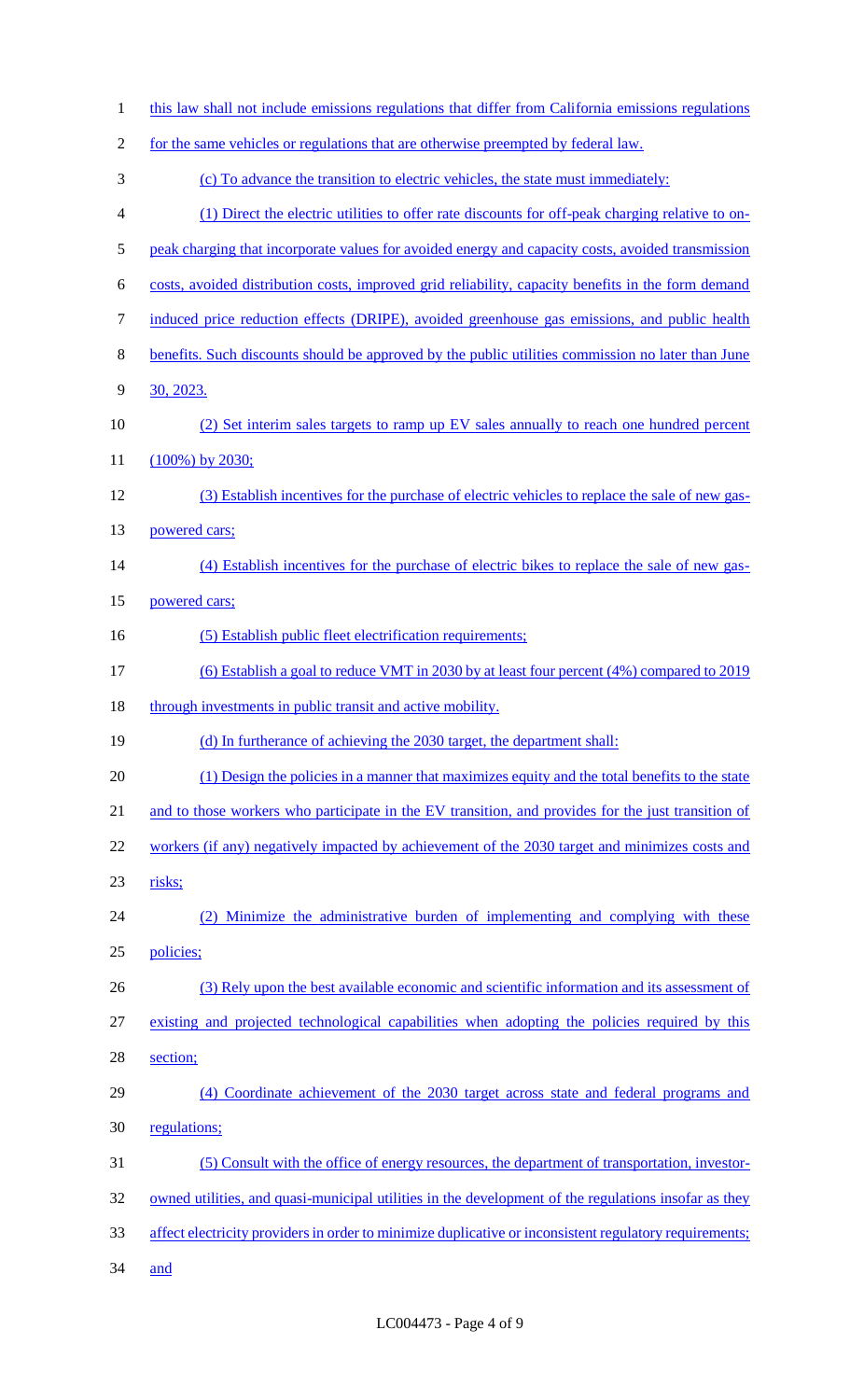(6) Revise rules adopted pursuant to this section and adopt additional rules to accelerate or otherwise facilitate the intent of this chapter. **31-3.4-6. Greenhouse gas emissions.**  (a) Concurrently with the immediate actions described in § 31-3.4-5, the state must include 5 the following in the 2025 update to the greenhouse gas emissions reduction plan. (b) The update to the 2025 plan must include, without limitation, the following elements 7 with regard to the achievement of the 2030 target: (1) The needed number of new and used electric and internal combustion engine vehicles registered in the state each year during the transition period to meet the 2030 target; (2) The predicted number of new and used electric and internal combustion engine vehicles 11 registered in the state each year during the transition period under existing state policy; (3) Electric vehicle charging infrastructure requirements; 13 (4) Electric grid upgrades/modifications where necessary; (5) An analysis of the distribution of burdens and benefits of this transition, including, but not limited to: an analysis of yearly job gains and losses during the transition period that would 16 result from achievement of the 2030 target; an analysis of the effect of the achievement of the 2030 17 target during the transition period on state transportation revenues, and recommendations as to 18 alternative sources of revenues to replace gas tax revenues; analysis of impacts of the 2030 target on equity, especially including disadvantaged and low-income communities, communities of color, and rural communities, and strategies for maximizing equity in implementation of the 2030 target; (6) A just transition strategy for those at risk of being negatively impacted by achievement of the 2030 target; (7) A strategy for ensuring that jobs created from the transition are well-compensated and 24 accessible to all; (8) An analysis of the 2030 target on costs of mitigating and cleaning up petroleum 26 pollution of our water, air, and land; (9) A strategy for harmonizing the achievement of the 2030 target with adoption of federal 28 or state passenger or light duty vehicle emissions standards pursuant to the federal Clean Air Act, while aiming to achieve vehicle electrification targets at the earliest feasible date; (c) In developing its plan, the department may rely on reasonable assumptions regarding 31 the cost of implementing electric vehicle technology based on anticipated economies of scale, 32 technology learning curves, and other generally accepted cost estimating techniques. (d) The department shall conduct a series of public workshops to provide interested parties 34 an opportunity to comment on the scoping plan, especially including disadvantaged and low-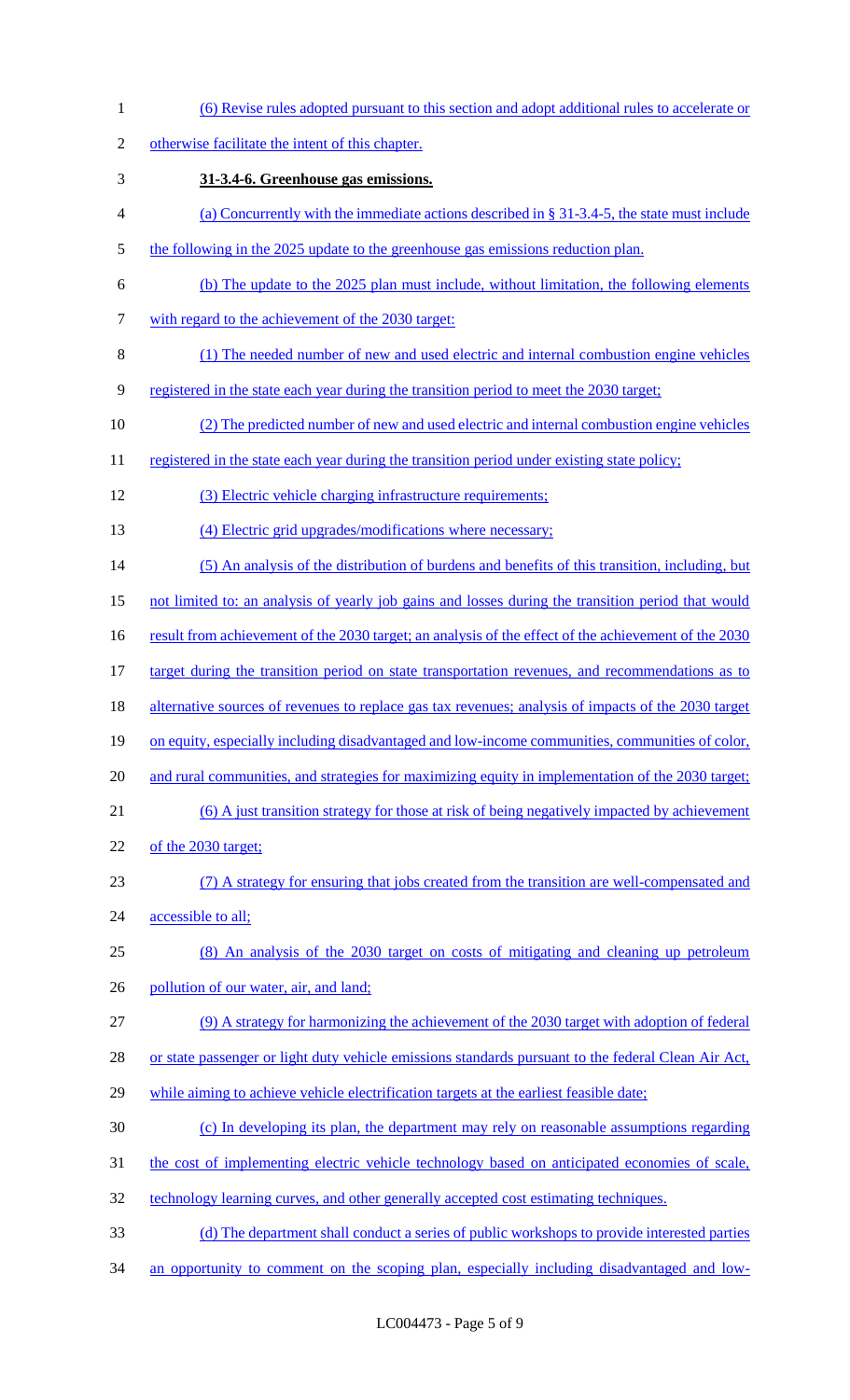### income communities, and communities of color.

- **31-3.4-7. Equity and environmental justice advisory board.**  (a) There shall be an equity and environmental justice advisory board to ensure that overburdened and underserved communities are able to provide meaningful input into decision- making processes relating to investment in clean transportation, including, but not limited to, electric vehicle infrastructure, public transit, and active mobility paths for walking and biking. The department shall establish an equity advisory board composed of diverse stakeholder groups to include one member of each of the state's health equity zones (HEZ), one member representing labor, one member representing environmental advocates, with a majority of the remaining 10 members being representatives of overburdened and underserved communities or populations, to 11 advise on decision making and equitable outcomes. The roles of the equity advisory board shall include: (1) Developing criteria for defining overburdened and underserved communities, building 14 on existing criteria and definitions, including, but not limited to, cumulative impacts on an affected geographical area and the criteria set forth in chapter 6.2 of title 42, where applicable; (2) Providing recommendations for policies that would ensure overburdened and underserved communities are not left behind in the transition to electric transportation, including, but not limited to: access to electric vehicle charging infrastructure; operation of electric transit buses in environmental justice areas; electrification of the commuter rail; incentive support for transition away from gas-powered cars to other low-carbon forms of mobility, including transit, electric bikes, and electric vehicles; (3) Developing metrics for evaluating how transportation investments included in the statewide transportation improvement plan, the 2022 update to the 2016 greenhouse gas emissions 24 reduction plan, and the 2025 plan discussed in § 31-3.4-6 contribute to reduction of greenhouse gas emissions and health-harming emissions in overburdened and underserved communities; 26 (4) Reviewing and revising strategies related to transportation by the Climate Change Coordinating Council (EC4); and (5) Providing recommendations for proposed investments from any dedicated funding source that specifically has the intention of reducing climate-warming and health-harming emissions from transportation. SECTION 2. Section 42-11-2.4 of the General Laws in Chapter 42-11 entitled "Department of Administration" is hereby amended to read as follows: **42-11-2.4. State Fleet Replacement Revolving Loan Fund.**
- (a) There is hereby created as a separate fund within the treasury to be known as the state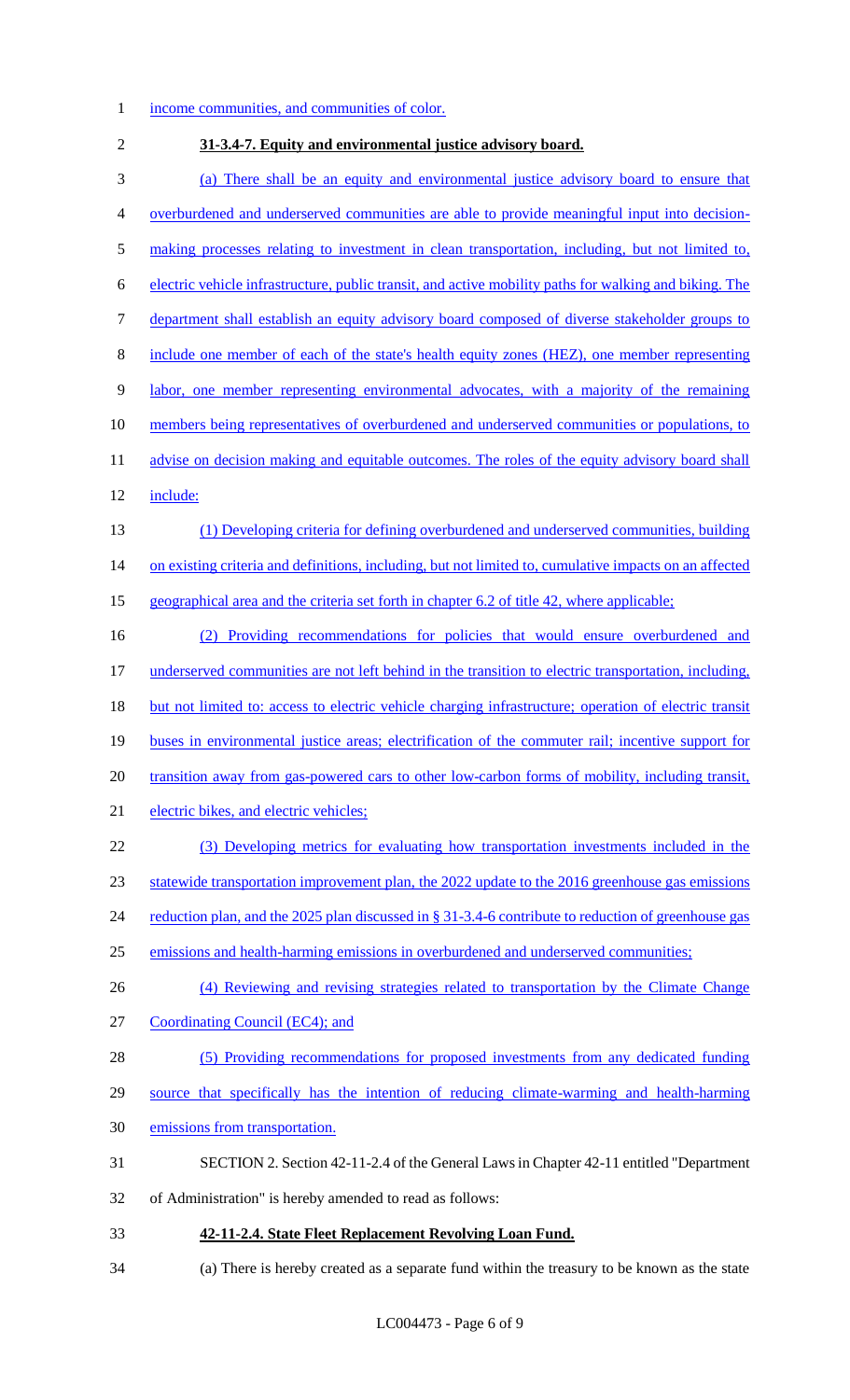fleet replacement revolving loan fund which shall be administered by the general treasurer in accordance with the same laws and fiscal procedures as the general funds of the state. This fund, hereafter referred to as the "revolving loan fund," shall consist of such sums as the state may from time to time appropriate, as well as money received from the disposal of used vehicles, loan, interest and service charge payments from benefiting state agencies, as well as interest earnings, money received from the federal government, gifts, bequests, donations, or otherwise from any public or private source.

 (b) This fund shall be used for the purpose of acquiring motor vehicles, both new and used, and vehicle-related equipment and attachments for state departments and agencies.

 (c) The proceeds from the repayment of any loans made for the purposes authorized under this chapter shall be deposited in and returned to the revolving loan fund in order to constitute a continuing revolving fund for the purposes listed above.

 (d) The office of state fleet operations of the Rhode Island department of administration shall adopt rules and regulations consistent with the purposes of this chapter and chapter 35 of title 42, in order to provide for the orderly and equitable disbursement and repayment of funds from the revolving loan fund.

 (e) Provided; however, a total of four million two hundred thousand dollars (\$4,200,000) shall be made available as a direct grant from the revolving loan fund for the required twenty percent (20%) match for the Rhode Island Public Transit Authority to obtain federal funds to purchase buses through FY 2017. Any such sums need not be repaid to the revolving loan fund.

 (f) Beginning in fiscal year 2023, the department of administration shall purchase or lease 22 an increasing number of zero-emission vehicles to replace existing fleet vehicles serving a public purpose due for replacement until 2027, by which one hundred percent (100%) of light-duty vehicle 24 procurements are zero-emission vehicles, and 2035, by which one hundred percent (100%) of

- vehicle acquisitions are zero-emission vehicles.
- (g) It shall further be a goal of the state that thirty percent (30%) of medium- and heavy-duty vehicle procurements, including, but not limited to, vehicles serving a public purpose and
- emergency services vehicles must be zero-emissions vehicles by 2030.
- 29 (h) On or before September 1, 2023, the department of administration shall complete a
- scoping plan for achieving the 2030 target. In developing the scoping plan, the department of
- administration shall consult with appropriate state agencies.
- (i) The scoping plan must include, without limitation, the following elements with regard
- to the achievement of the 2030 target:
- (1) Fleet assessment considering market availability, total cost of ownership, and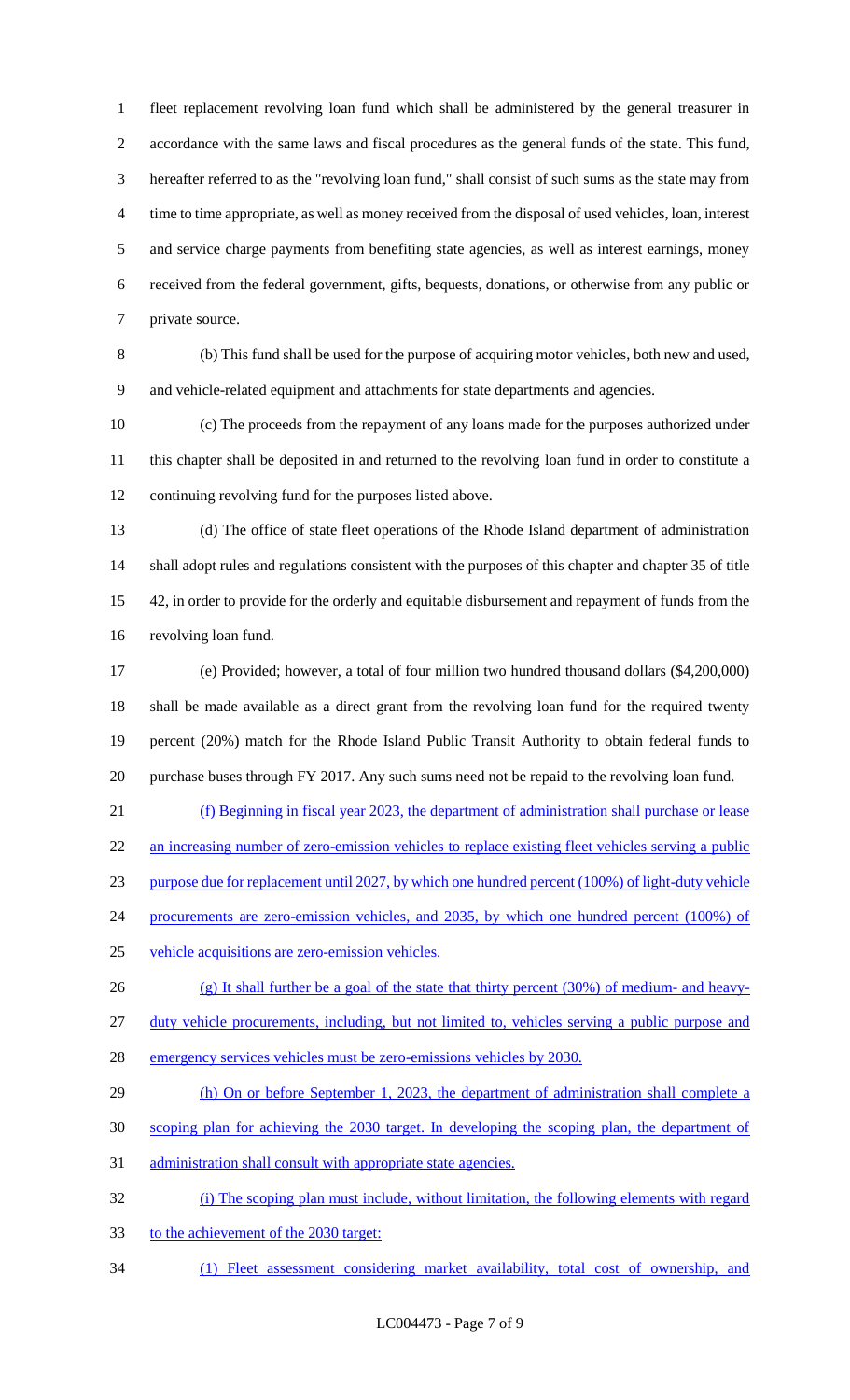- 1 anticipated retirement of all public vehicles to create a timeline for the number of EVs to be
- 2 electrified from now until 2030 for both state and municipal-operated public fleets;
- 3 (2) The amount, type, and general location of EVSE needed to provide fueling of state-
- 4 owned EVs during each year of the transition period, and predicted yearly investments required to
- 5 build out such charging infrastructure;
- 6 (3) An analysis of the electrical generation, transmission, and distribution upgrades
- 7 (including, but not limited to, distributed generation, storage, and bidirectional power flow) and
- 8 build-out required to provide fueling of EVs in the state during the transition period, and predicted
- 9 yearly and aggregate investment required to implement said upgrades;
- 10 (4) An analysis of how the grid resources can be optimized through utilization of control
- 11 strategies and/or rate structures to encourage smart charging and discharging of electric vehicles
- 12 during the transition period;
- 13 (5) Technical support to provide the analyses listed above for all motor vehicle fleets
- 14 serving a public purpose, including municipal vehicles.
- 15 SECTION 3. This act shall take effect upon passage.

======== LC004473 ========